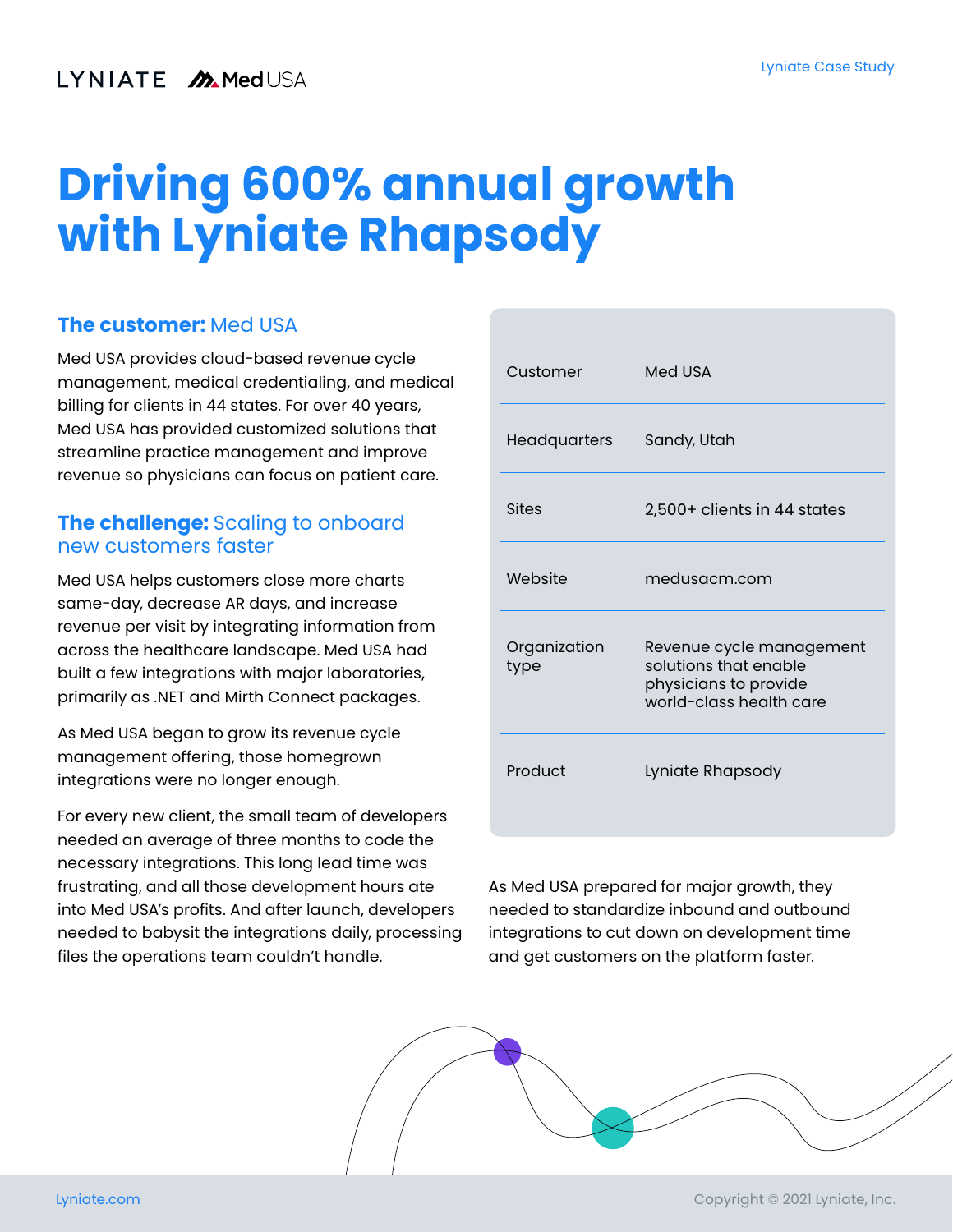#### **The solution:** Lyniate Rhapsody

After an extensive review process, Med USA selected Lyniate Rhapsody. Med USA's Chris Burch, senior director of information systems, had worked with Lyniate products in the past, and an independent consultant made the same recommendation.

Med USA sent three of their Java developers — who had no experience developing interfaces — through Lyniate's training program. All three quickly grew comfortable building interfaces and integrations in Rhapsody.

Rhapsody enabled the Med USA team to standardize how they create and update interfaces. That speeds up new customer onboarding while allowing developers to easily propagate changes to every client using a particular integration.

Med USA regularly uses HL7, FHIR, and a growing array of standards among numerous types of interfaces. Most of their interfaces are full-charge integration, with demographic and charged financial data along with outbound results and messages.

*"We grew 600% last year. We couldn't have done it without Rhapsody."*

**Chris Burch** Senior Director of Information Systems, Med USA

### Med USA has used Lyniate Rhapsody to:



Cut interface development time from 3 months to 1 week



Grow business by 600%, year over year, which earned Med USA a spot on the Inc. 5000 list of fastest-growing private companies



Process 300,000 to 400,000 encounters per month